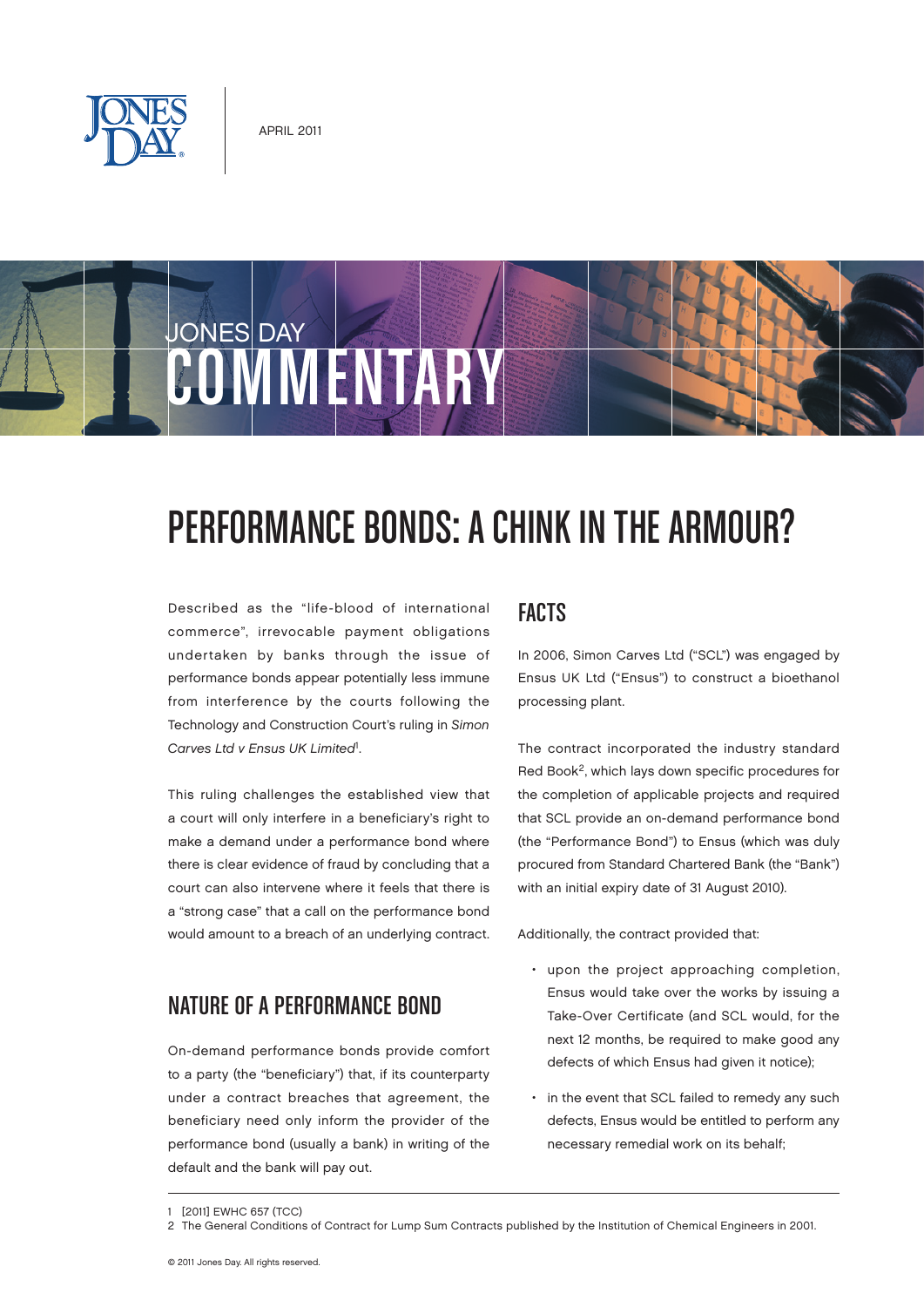- as soon as the plant had passed all relevant performance tests, Ensus would issue an Acceptance Certificate listing any known defects which SCL would be bound to make good; and
- upon the issue of the Acceptance Certificate, the Performance Bond would become "null and void" and Ensus would be unable to make any calls under it save in respect of any pending or previously notified "claims" (a term which was undefined in the Red Book).

The Take-Over Certificate was issued on 17 February 2010, following which Ensus took over the operation of the plant. In March 2010, Ensus issued two "defects notices" and a "variation notice". Although there was some discussion between the parties, no substantive remedial work occurred before the Acceptance Certificate was issued on 19 August 2010. The Acceptance Notice scheduled a number of defects, including those notified in March.

While discussions as to liability for the defects continued between the parties, Ensus carried out certain remedial works. At the same time, SCL asserted that, because the Acceptance Certificate had been issued without any "claims" being notified, the Performance Bond was, in accordance with the contract, null and void and should therefore be returned to the Bank.

Under severe time pressure, SCL, whilst maintaining that the Performance Bond was null and void and generally reserving its rights, arranged for the maturity of the Performance Bond to be extended pending resolution of the dispute.

Discussions as to responsibility for the defects remained ongoing. However, SCL wrote to Ensus reasserting that, because the Acceptance Certificate had been issued without any claims being notified, the Performance Bond was null and void and sought (and was granted) injunctive relief to prevent any demand being made under the Performance Bond by Ensus. At the hearing, both the court and SCL were unaware that Ensus had in fact already submitted a written demand to the Bank. The initial injunction was therefore modified and an order was given that the demand on the Performance Bond be recalled. The matter was then adjourned for a full hearing.

#### The Arguments

Ensus asserted that previous case law had established that the only ground upon which a call on an on-demand bond could be restrained was "a clear case of fraud". It also submitted that the court had traditionally imposed a higher level of proof on the applicant than was required for other interim injunctions. This was generally considered to be a restatement of the then-understood position.

SCL challenged this, arguing that there was no legal authority to suggest that it was only in cases of fraud that the court could award injunctive relief. It further asserted that the test for the award of injunctive relief in the case of a performance bond should be the same as for any other interim injunction, namely, that the applicant had a 'strong arguable case'3.

### The Judgment

The judge found in favour of SCL, holding that, while there was no great line of authority supporting the award of injunctive relief in the absence of fraud, there was also no authority to suggest that fraud was the only ground on which a court could make such an award. He noted that, given there is no legal authority which permits a beneficiary to make a call on a bond when it is expressly barred from doing so in the underlying contract, the court was entitled to intervene to restrain it.

In his consideration of the level of proof required, while acknowledging the importance of on-demand bonds in the commercial world, the judge found it unpragmatic to have more than one set of rules in relation to interim injunctions. He was therefore content to find that the relevant threshold was whether the applicant had a "strong case".

### Conclusion

The court's previous hesitancy in intervening to injunct calls under on-demand bonds was borne of a concern that such intervention would damage trust in instruments widely used in international commerce. However, whilst it will be rare for a court to prevent a claim under a performance bond

<sup>3</sup> American Cyanamid Co v Ethicom Ltd [1975] AC 396